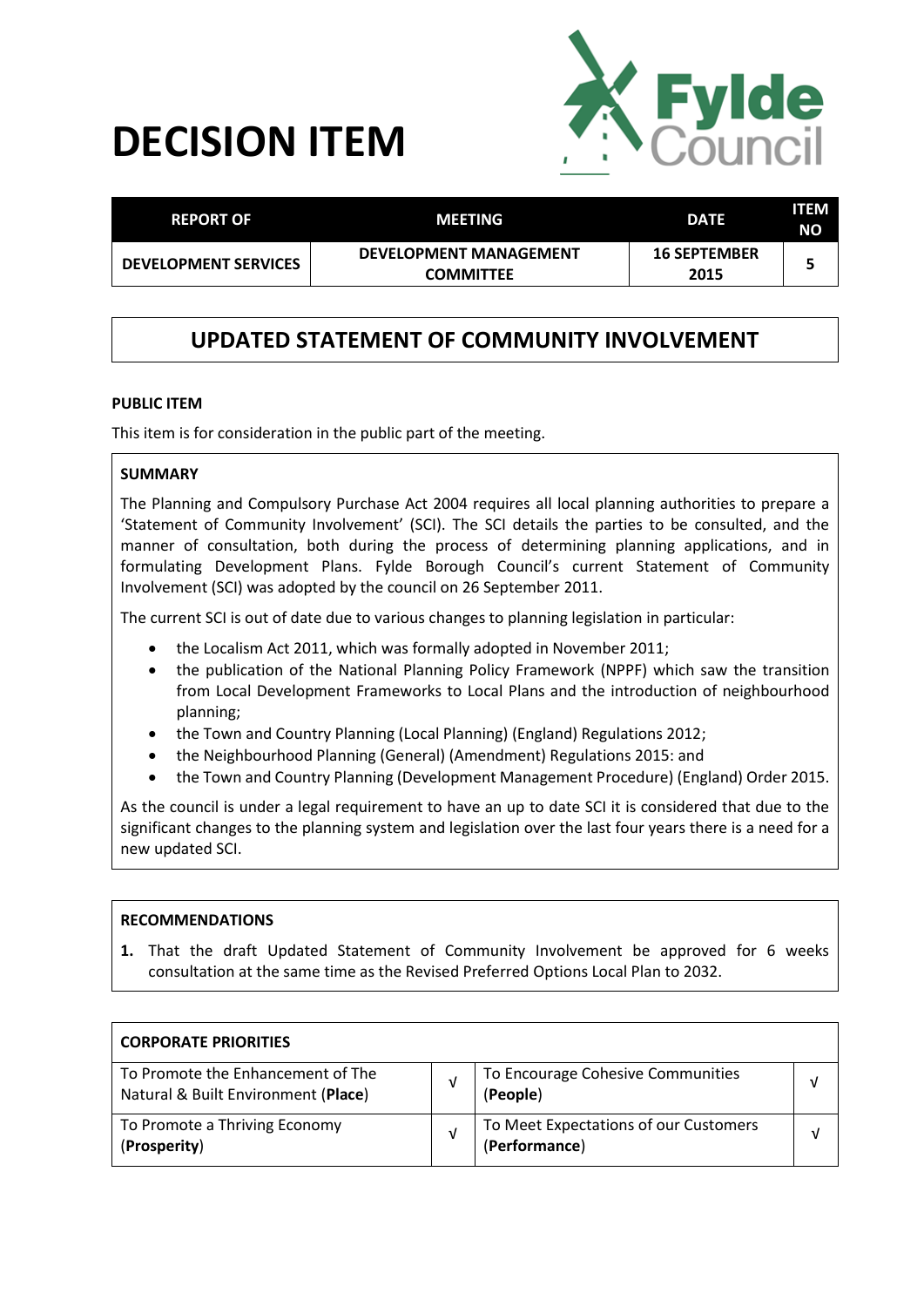## **SUMMARY OF PREVIOUS DECISIONS**

Fylde Borough Council's initial Statement of Community Involvement (SCI) was adopted by the council in July 2007. Due to changes in legislation an updated version of the SCI was approved in September 2011.

# **REPORT**

## UPDATED STATEMENT OF COMMUNITY INVOLVEMENT

- 1. The Statement of Community Involvement (SCI) demonstrates Fylde Borough Council's commitment to engage with local people and other stakeholders in planning issues. The SCI is one of a collection of documents that make up the Development Plan. For most local planning authorities it is the first document that they produce, as it sets out how they are going to consult on the other documents that will make up the Development Plan. It provides a structured approach to engaging with local people and organisations across Fylde borough in the preparation of planning policy documents and determination of planning applications.
- 2. The SCI describes the purpose of SCI's, the new planning system of Development Plans and Local Plans, the register of consultees, methods of consultation that will be used, how the Council will respond to consultees, weight to be given to representations and resource implications. For Development Management it sets out consultation methods, weight to be given to representations, reporting back mechanisms, the scheme of delegation, the procedures of Development Management Committee and resource implications. The purpose of the SCI is to set out clearly what people and organisations can expect to happen when they engage with the Local Planning Authority.
- 3. The council's first Statement of Community Involvement (SCI) was adopted in 2007, this was subsequently updated in September 2011 due to new and amended legislation. Since then there has been a raft of new legislation which has reshaped and changed the planning system, through the introduction of the Localism Act 2011, the abolition of regional spatial strategies and the introduction of the National Planning Policy Framework (NPPF) in 2012.
- 4. The Localism Act 2011, and the National Planning Policy Framework (NPPF), introduced in 2012, consolidated the plan preparation process, replacing the term 'Local Development Framework' with the term 'Local Plan'. Therefore a revised SCI is needed to reflect these changes.
- 5. A further key objective of this new legislation, was to strengthen local community participation and stakeholder involvement in shaping future development and reaching planning decisions, through the introduction of Neighbourhood Development Plans. Fylde Borough Council aims to build on the foundation of this legislation and provide a transparent, user friendly and accessible platform to encourage and maximise public participation.
- 6. The Town and Country Planning (Local Development) (England) Amendment) Regulations 2008 and 2009 removed the statutory requirement for local planning authorities to submit their SCI to the Secretary of State for independent examination. However, there is a requirement to consult statutory consultees for a minimum of 28 days. Therefore, as the Revised Preferred Options Local Plan to 2032 is being put out for public consultation in October 2015, it was decided to consult on the updated draft SCI at the same time. Once this consultation period has finished the council will consider all the responses and amend the SCI accordingly. Following this the council will formally adopt the SCI.